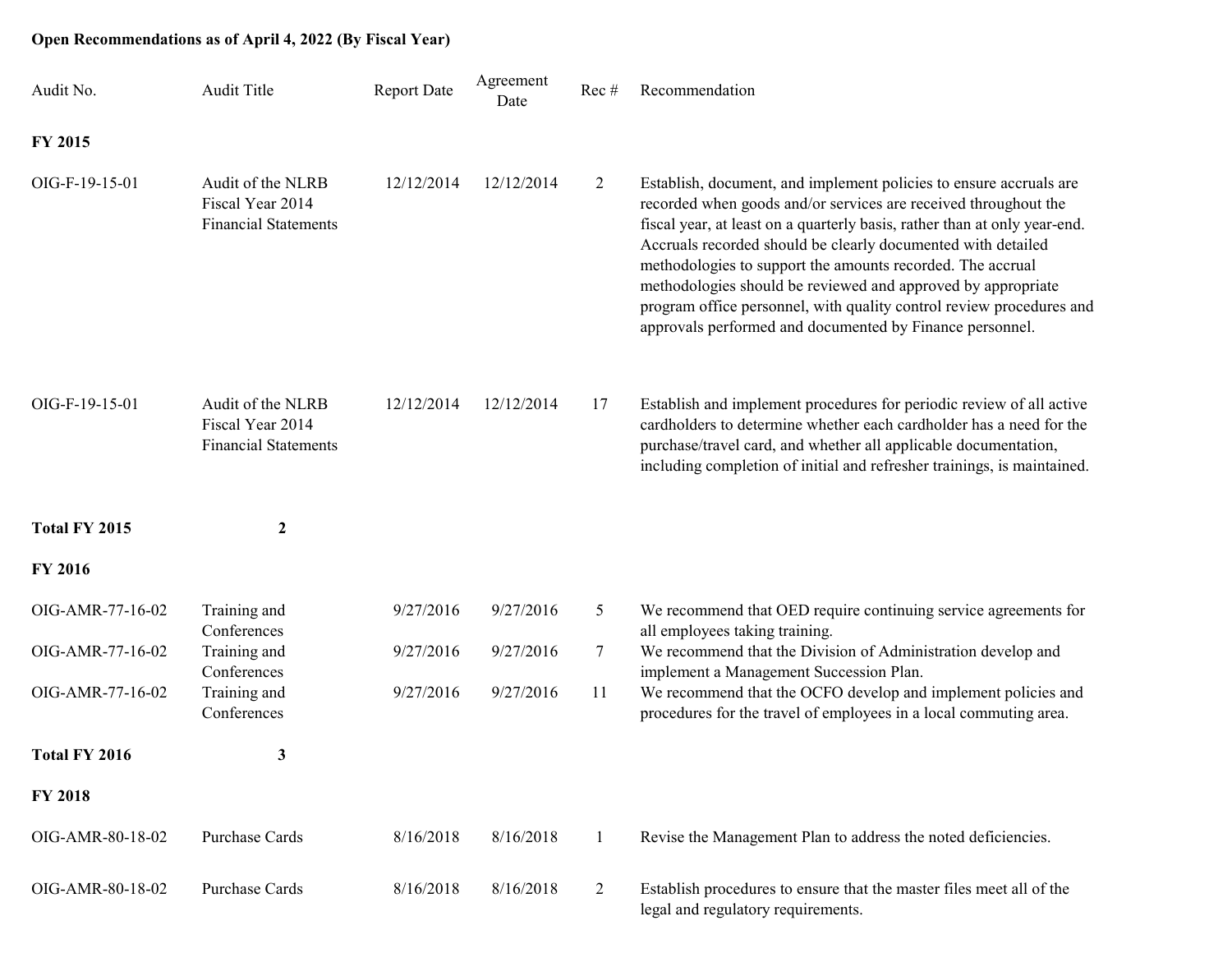| Audit No.            | Audit Title                 | <b>Report Date</b> | Agreement<br>Date | Rec #          | Recommendation                                                                                                                                                                                                                            |
|----------------------|-----------------------------|--------------------|-------------------|----------------|-------------------------------------------------------------------------------------------------------------------------------------------------------------------------------------------------------------------------------------------|
| OIG-AMR-80-18-02     | Purchase Cards              | 8/16/2018          | 8/16/2018         | 3              | Coordinate with OED to ensure that the Agency's purchase card<br>training meets all of OMB's requirements.                                                                                                                                |
| OIG-AMR-80-18-02     | Purchase Cards              | 8/16/2018          | 8/16/2018         | $\overline{4}$ | Develop and implement controls to ensure that all participants in the<br>purchase card program meet the training requirements.                                                                                                            |
| OIG-AMR-80-18-02     | Purchase Cards              | 8/16/2018          | 8/16/2018         | 5              | Develop and implement processes and procedures to ensure that<br>reconciled statements are accurate and complete.                                                                                                                         |
| OIG-AMR-80-18-02     | Purchase Cards              | 8/16/2018          | 8/16/2018         | 6              | Develop and implement processes and procedures regarding the<br>content of pre-approvals.                                                                                                                                                 |
| OIG-AMR-80-18-02     | Purchase Cards              | 8/16/2018          | 8/16/2018         | $\tau$         | Develop and implement processes and procedures to ensure that<br>purchase cards are cancelled when cardholders separate from the<br>Agency.                                                                                               |
| OIG-AMR-80-18-02     | <b>Purchase Cards</b>       | 8/16/2018          | 8/16/2018         | 8              | Develop procedures to ensure that purchase cardholders and<br>approving officials follow existing Agency policies and procedures<br>regarding the type of supporting documentation that is acceptable for<br>statement reconciliations.   |
| <b>Total FY 2018</b> | 8                           |                    |                   |                |                                                                                                                                                                                                                                           |
| <b>FY 2020</b>       |                             |                    |                   |                |                                                                                                                                                                                                                                           |
| OIG-AMR-88-20-03     | <b>Backpay Accounting</b>   | 12/10/2019         | 12/10/2019        | 2              | We recommend that the OCFO review all the backpay cases with<br>funds in the deposit account and disburse any funds that are being held<br>as either being unclaimed or a fine should be remitted to the U.S.<br>Treasury as appropriate. |
| OIG-AMR-88-20-03     | <b>Backpay Accounting</b>   | 12/10/2019         | 12/10/2019        | 3              | We recommend that the Finance Branch reconcile the backpay cases<br>with recurring journal voucher entries and take appropriate action to<br>correct the accounting errors.                                                               |
| OIG-AMR-88-20-03     | <b>Backpay Accounting</b>   | 12/10/2019         | 12/10/2019        | 5              | We recommend that the Finance Branch reconstruct the three backpay<br>files with appropriate documentation of the receipt and disbursements<br>of backpay funds and then reconcile the cases.                                             |
| OIG-AMR-91-20-04     | FY 2019 Budget<br>Execution | 9/16/2020          | 9/16/2020         | $\overline{c}$ | Establish and implement an IPT internal control process for capital<br>projects that meets the criteria established by OMB Circular A-11                                                                                                  |
| Total FY 2020        | 4                           |                    |                   |                |                                                                                                                                                                                                                                           |